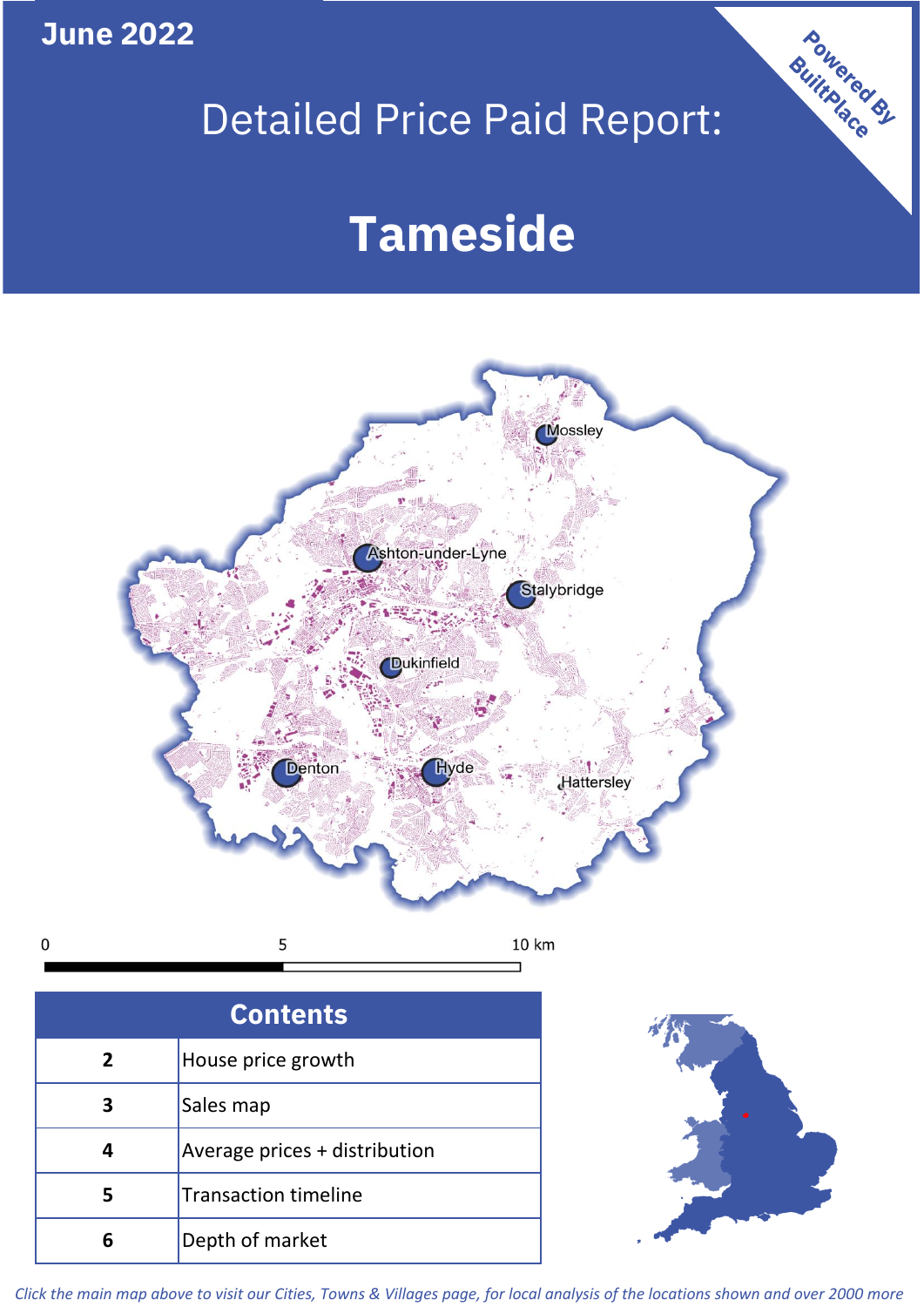#### **Headline Data**

|                     | <b>Current level</b> | 3 month  | <b>Annual</b> | 5 year | 10 year |
|---------------------|----------------------|----------|---------------|--------|---------|
| <b>House prices</b> | £199,788             | 3.0%     | 15.0%         | 49.5%  | 83.9%   |
| <b>Transactions</b> | 3,272                | $-10.1%$ | 21.8%         | 0.6%   | 64.5%   |

# **House Price Growth (April 2022 data)**

#### *Annual Change in House Prices*



House prices in Tameside grew by 15.0% in the 12 months to April 2022 (based on 3-month smoothed data). By comparison national house prices grew by 10.7% and prices in the North West grew by 11.0% over the same period.

Tameside house prices are now 44.3% above their previous peak in 2007, compared to +36.0% for the North West and +52.9% across England.



#### *Year-To-Date Change in House Prices, December to April*

Local prices have grown by 4.7% in 2022 so far, compared to growth of 4.4% over the same period last year.

#### *Source: OS OpenData; UK House Price Index (Contains HM Land Registry data © Crown copyright)*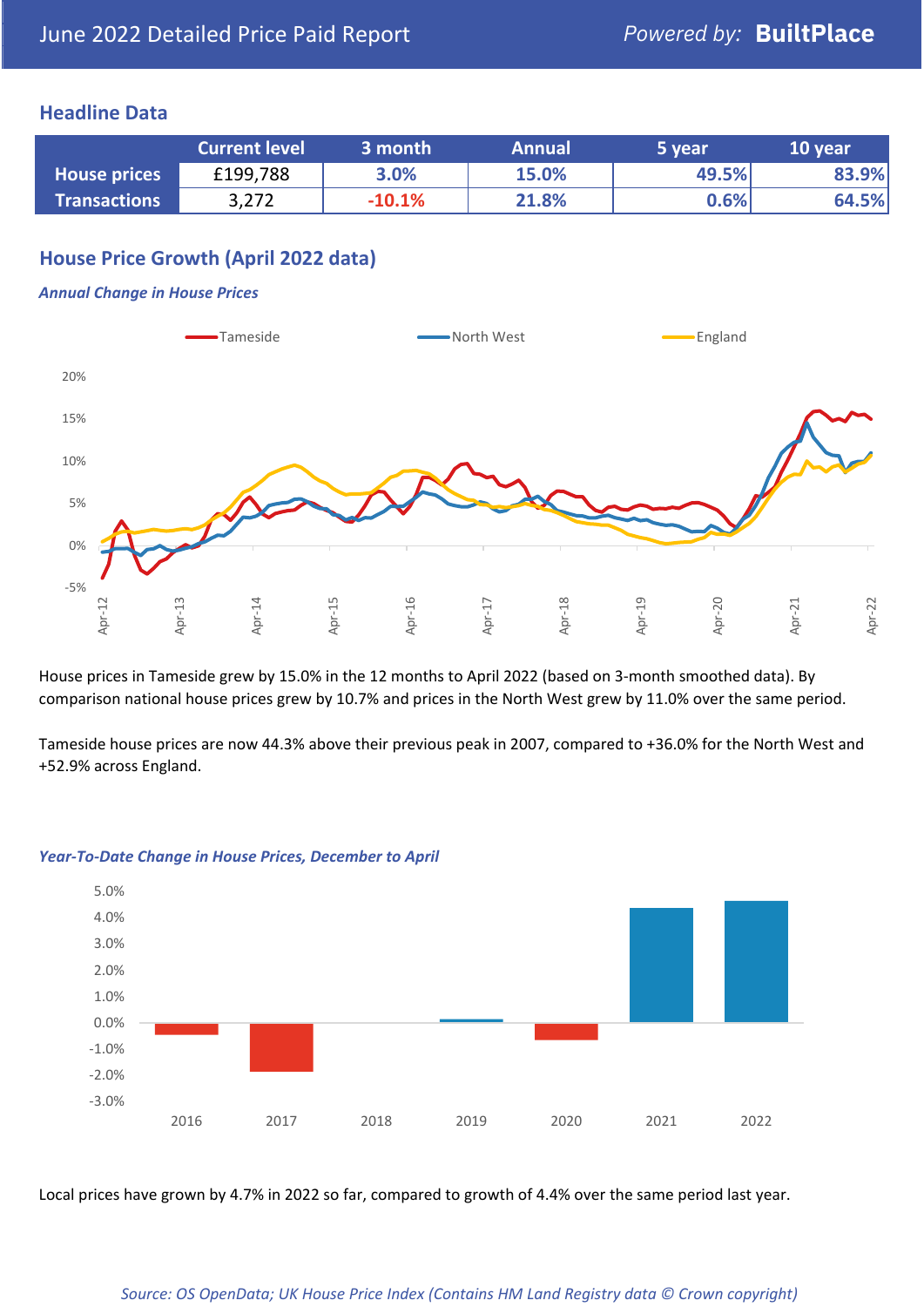# **House Price Map**

*12 months to April 2022*



*Each point is one postcode, coloured by the average value relative to all sales in this local authority (price bands are LA-specific quintiles).*

# **Map Key**

| Min      | Max      |                            |
|----------|----------|----------------------------|
| Up to    | £125,000 | 1st quintile / lowest 20%  |
| £125,000 | £151,000 | 2nd quintile               |
| £151,000 | £186,000 | 3rd quintile               |
| £186,000 | £239,000 | 4th quintile               |
| £239,000 | and over | 5th quintile / highest 20% |

*Source: OS OpenData; UK House Price Index (Contains HM Land Registry data © Crown copyright)*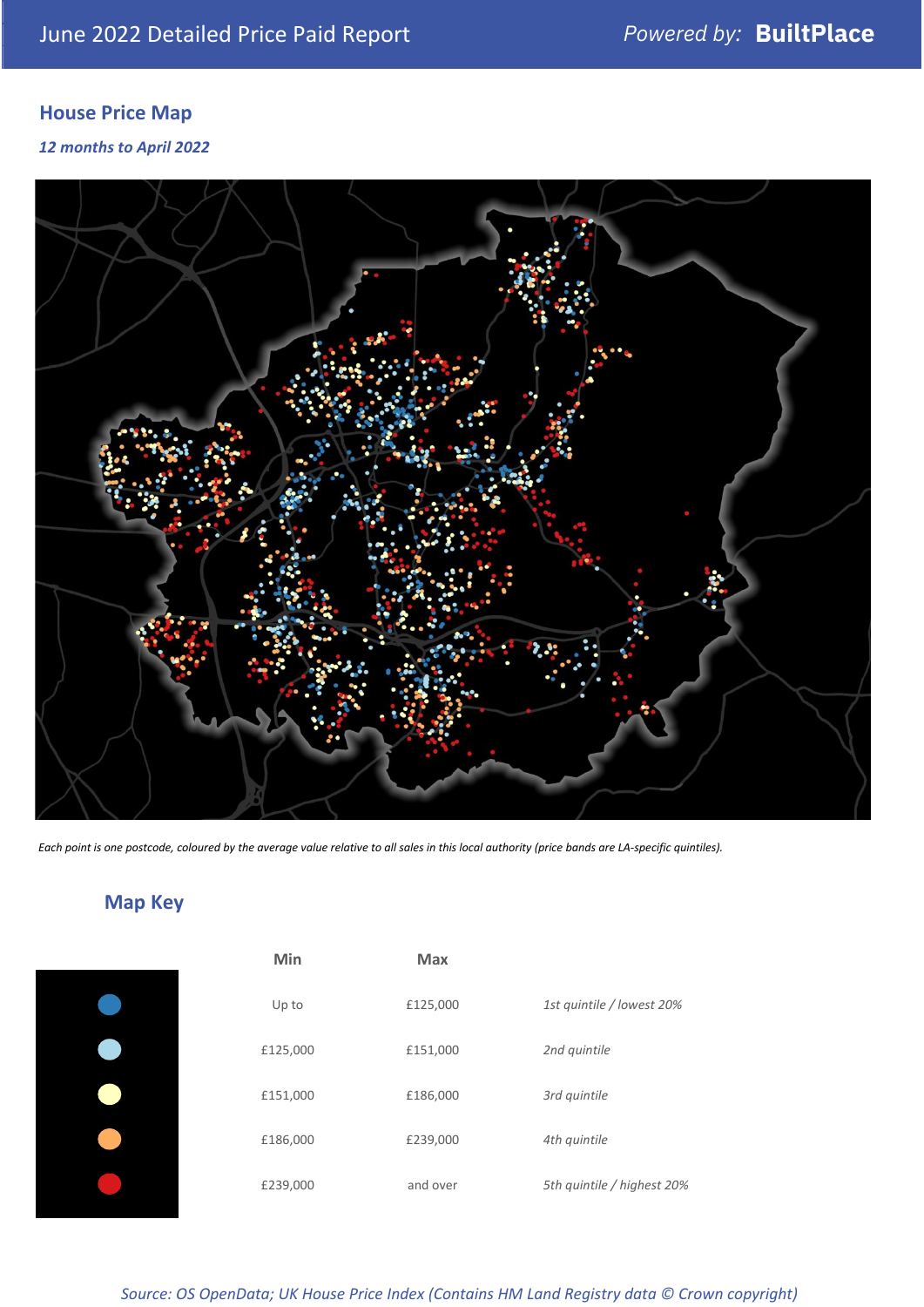# **Average House Price by Property Type**

#### *12 months to April 2022*



|                 | <b>New</b>           | <b>Second hand</b> |  |  |
|-----------------|----------------------|--------------------|--|--|
| <b>Flat</b>     | No recorded<br>sales | £110,934           |  |  |
| <b>Terraced</b> | £136,995             | £152,112           |  |  |
| Semi-detached   | £239,913             | £208,575           |  |  |
| <b>Detached</b> | £339,995             | £327,628           |  |  |

### **House Price Distribution by Year**

*All properties, by price band and calendar year (2020 = year to date)*

|                    | 1997 | 2002 | 2007 | 2012 | 2017 | 2019 | 2020 |
|--------------------|------|------|------|------|------|------|------|
| <b>Under £100k</b> | 97%  | 86%  | 26%  | 45%  | 26%  | 8%   | 7%   |
| £100-200k          | 3%   | 13%  | 63%  | 47%  | 57%  | 60%  | 57%  |
| £200-300k          | 0%   | 1%   | 9%   | 7%   | 13%  | 24%  | 24%  |
| £300-400k          | 0%   | 0%   | 1%   | 1%   | 2%   | 6%   | 9%   |
| £400-500k          | 0%   | 0%   | 0%   | 0%   | 1%   | 2%   | 1%   |
| <b>£500k-1m</b>    | 0%   | 0%   | 0%   | 0%   | 1%   | 1%   | 1%   |
| £1-2m              | 0%   | 0%   | 0%   | 0%   | 0%   | 0%   | 0%   |
| <b>Over £2m</b>    | 0%   | 0%   | 0%   | 0%   | 0%   | 0%   | 0%   |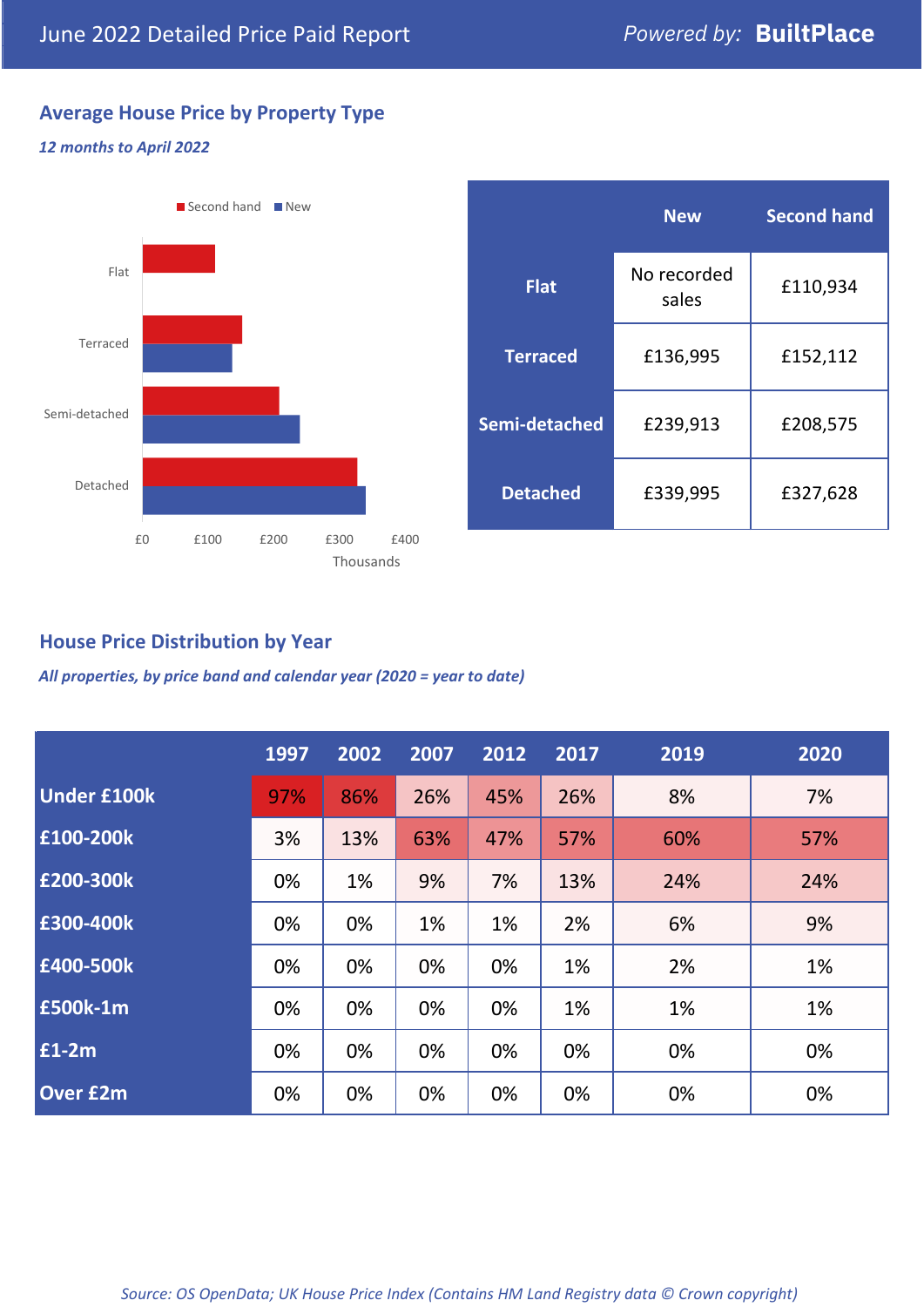## **Transactions (February 2022 data)**

*Annual Transactions, Indexed (2001-05 average = 100)*



There were 3,272 transactions in Tameside during the 12 months to February 2022. This is 71% of the average from 2001- 05 and suggests activity is below pre-downturn levels.

Transactions in Tameside have grown by 15.4% since 2014, compared to changes of +3.4% for North West and -7.7% for England.



#### *Cash and New Build Sales as % of Total, by Year*

*Note: The data on this page EXCLUDES transactions identified as transfers under a power of sale/repossessions, buy-to-lets (where they can be identified by a mortgage), and transfers to non-private individuals - i.e. it comprises only Land Registry 'A' data.*